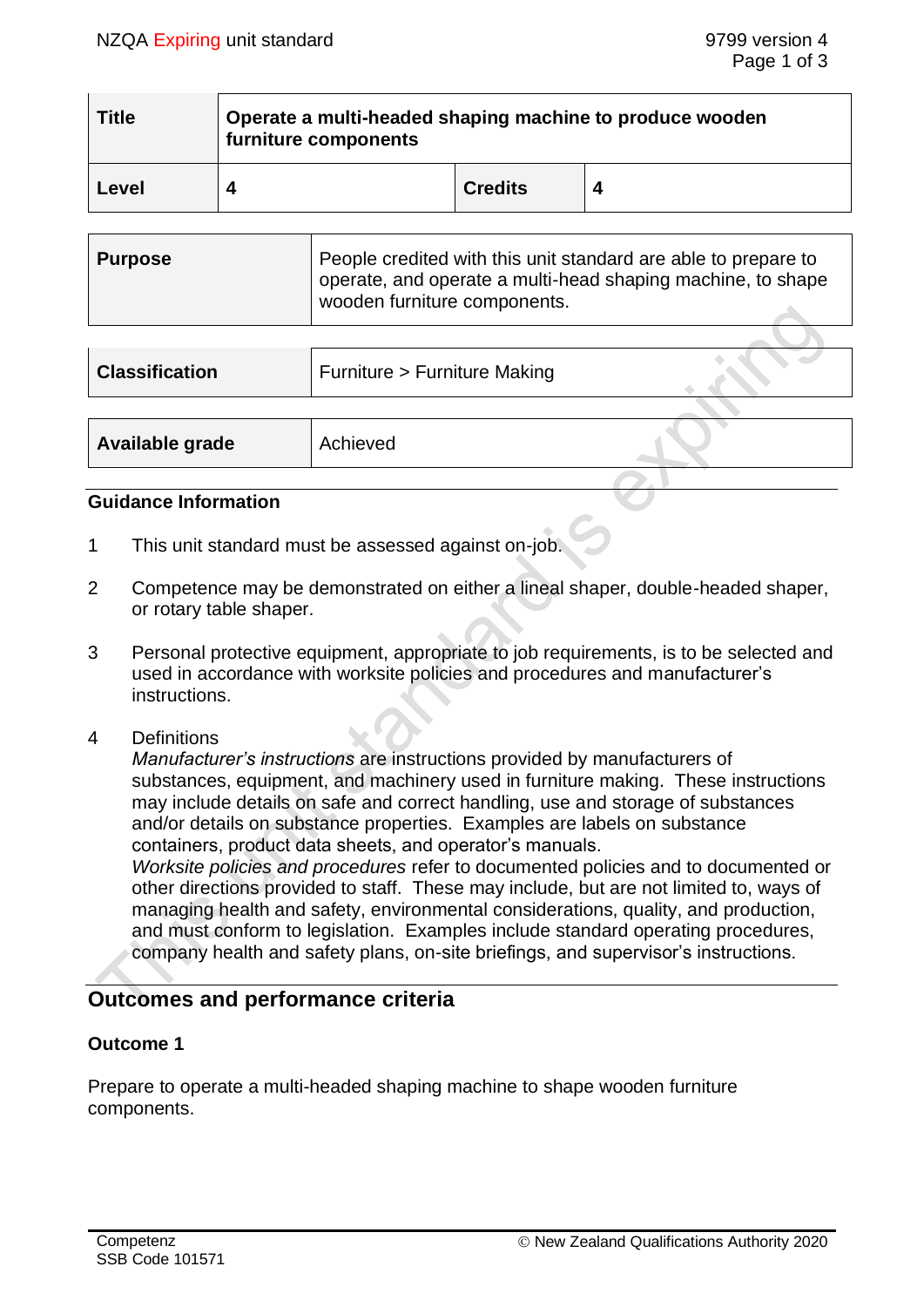## **Performance criteria**

1.1 Job specifications are obtained and explained in accordance with worksite policies and procedures.

> Range material, number of components, dimensions of components, shape/template.

- 1.2 Material is obtained according to job specifications.
- 1.3 Operation of machine is explained in accordance with manufacturer's instructions.

Range cutter head rotation, feed speed, clamping.

1.4 Environmental and safety requirements are met in accordance with worksite policies and procedures.

Range electrical power, lighting, ventilation, dust extraction.

### **Outcome 2**

Operate a multi-headed shaping machine to shape wooden furniture components.

## **Performance criteria**

2.1 Material is loaded into the jig according to job specifications. Range position, overhang all round, clamping. 2.2 Output of machine is monitored to ensure components meet job specifications. Range shape matches template, no torn grain. 2.3 The procedure to be followed when defects in components are identified is explained in accordance with worksite policies and procedures. 2.4 Components are produced to specification and within the time limits in accordance with job specifications. 2.5 Machine and work area are left clean, clear, and safe in accordance with worksite policies and procedures.

### **This unit standard is expiring. Assessment against the standard must take place by the last date for assessment set out below.**